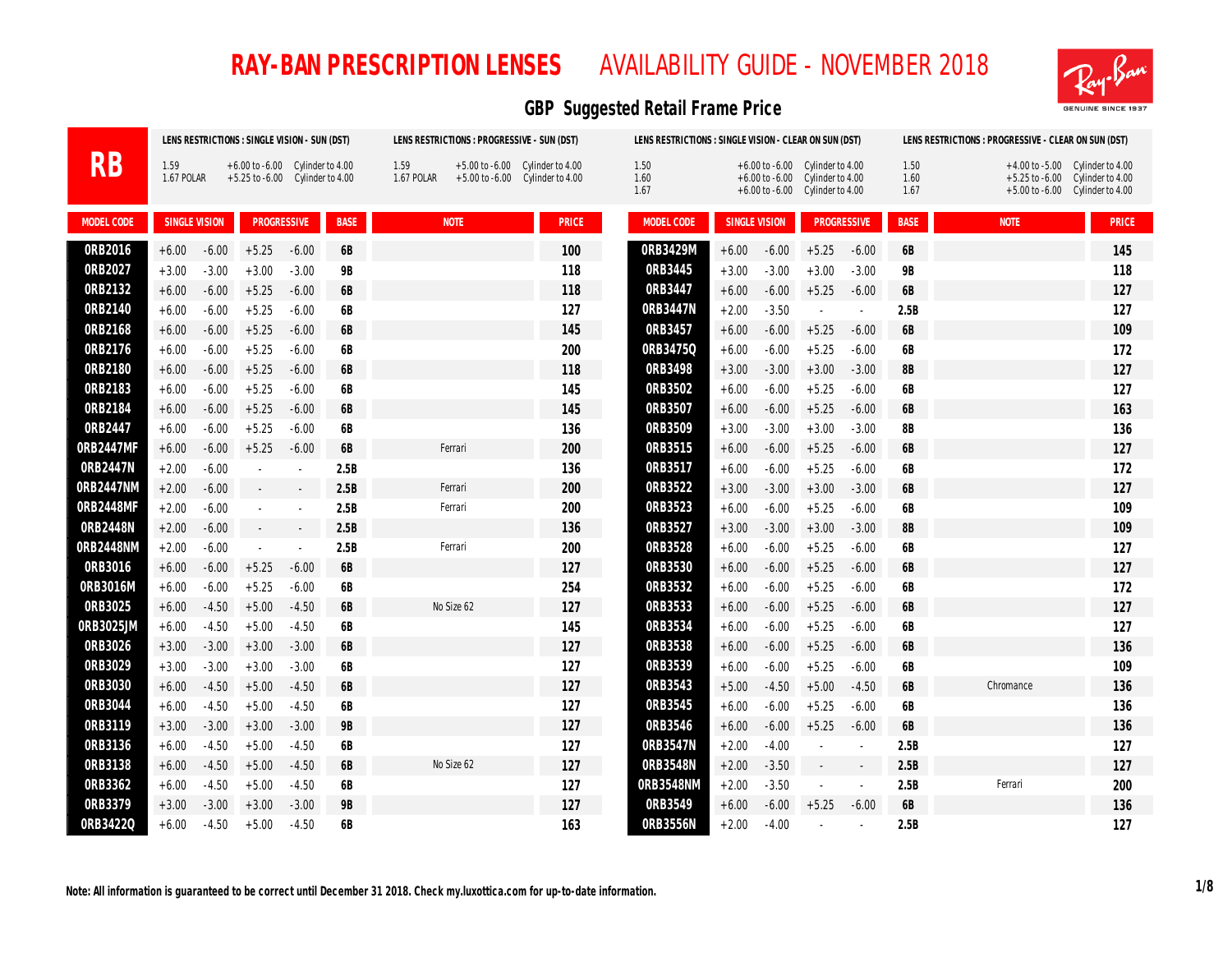

|            |                    |         | LENS RESTRICTIONS : SINGLE VISION - SUN (DST)                                |         |             |                    | LENS RESTRICTIONS : PROGRESSIVE - SUN (DST) |                                                                            | LENS RESTRICTIONS : SINGLE VISION - CLEAR ON SUN (DST) |                      |         |                                                                                                               |         |                      | LENS RESTRICTIONS : PROGRESSIVE - CLEAR ON SUN (DST) |                                                                                                                   |
|------------|--------------------|---------|------------------------------------------------------------------------------|---------|-------------|--------------------|---------------------------------------------|----------------------------------------------------------------------------|--------------------------------------------------------|----------------------|---------|---------------------------------------------------------------------------------------------------------------|---------|----------------------|------------------------------------------------------|-------------------------------------------------------------------------------------------------------------------|
| RB         | 1.59<br>1.67 POLAR |         | $+6.00$ to $-6.00$ Cylinder to $4.00$<br>$+5.25$ to $-6.00$ Cylinder to 4.00 |         |             | 1.59<br>1.67 POLAR |                                             | $+5.00$ to $-6.00$ Cylinder to 4.00<br>$+5.00$ to $-6.00$ Cylinder to 4.00 | 1.50<br>1.60<br>1.67                                   |                      |         | $+6.00$ to $-6.00$ Cylinder to 4.00<br>$+6.00$ to $-6.00$ Cylinder to 4.00<br>+6.00 to -6.00 Cylinder to 4.00 |         | 1.50<br>1.60<br>1.67 |                                                      | $+4.00$ to $-5.00$ Cylinder to $4.00$<br>$+5.25$ to $-6.00$ Cylinder to $4.00$<br>+5.00 to -6.00 Cylinder to 4.00 |
| MODEL CODE | SINGLE VISION      |         | <b>PROGRESSIVE</b>                                                           |         | <b>BASE</b> |                    | <b>NOTE</b>                                 | <b>PRICE</b>                                                               | MODEL CODE                                             | <b>SINGLE VISION</b> |         | <b>PROGRESSIVE</b>                                                                                            |         | <b>BASE</b>          | <b>NOTE</b>                                          | <b>PRICE</b>                                                                                                      |
| ORB3557    | $+6.00$            | $-6.00$ | $+5.25$                                                                      | $-6.00$ | 6B          |                    |                                             | 127                                                                        | 0RB4098                                                | $+3.00$              | $-6.00$ | $+3.00$                                                                                                       | $-6.00$ | 6B                   |                                                      | 127                                                                                                               |
| ORB3558    | $+6.00$            | $-4.50$ | $+5.00$                                                                      | $-4.50$ | 6B          |                    |                                             | 127                                                                        | 0RB4101                                                | $+3.00$              | $-6.00$ | $+3.00$                                                                                                       | $-6.00$ | 6B                   |                                                      | 127                                                                                                               |
| 0RB3560    | $+6.00$            | $-6.00$ | $+5.25$                                                                      | $-6.00$ | 6B          |                    |                                             | 136                                                                        | 0RB4105                                                | $+6.00$              | $-6.00$ | $+5.25$                                                                                                       | $-6.00$ | 6B                   |                                                      | 127                                                                                                               |
| 0RB3561    | $+6.00$            | $-6.00$ | $+5.25$                                                                      | $-6.00$ | 6B          |                    |                                             | 136                                                                        | ORB4125                                                | $+4.00$              | $-6.00$ | $+4.00$                                                                                                       | $-6.00$ | 6B                   |                                                      | 127                                                                                                               |
| ORB3562    | $+5.00$            | $-4.50$ | $+5.00$                                                                      | $-4.50$ | 6B          |                    | Chromance                                   | 136                                                                        | 0RB4126                                                | $+6.00$              | $-6.00$ | $+5.25$                                                                                                       | $-6.00$ | 6B                   |                                                      | 127                                                                                                               |
| 0RB3566CH  | $+3.00$            | $-3.00$ | $+3.00$                                                                      | $-3.00$ | <b>9B</b>   |                    | Chromance, Cyl to 3.00                      | 136                                                                        | 0RB4147                                                | $+6.00$              | $-6.00$ | $+5.25$                                                                                                       | $-6.00$ | 6B                   |                                                      | 118                                                                                                               |
| 0RB3569    | $+6.00$            | $-6.00$ | $+5.25$                                                                      | $-6.00$ | <b>6B</b>   |                    |                                             | 136                                                                        | 0RB4165                                                | $+6.00$              | $-6.00$ | $+5.25$                                                                                                       | $-6.00$ | 6B                   |                                                      | 109                                                                                                               |
| 0RB3570    | $+6.00$            | $-6.00$ | $+5.25$                                                                      | $-6.00$ | 6B          |                    |                                             | 136                                                                        | ORB4171                                                | $+6.00$              | $-6.00$ | $+5.25$                                                                                                       | $-6.00$ | 6B                   |                                                      | 109                                                                                                               |
| ORB3578    | $+6.00$            | $-6.00$ | $+5.25$                                                                      | $-6.00$ | <b>6B</b>   |                    |                                             | 136                                                                        | ORB4175                                                | $+3.00$              | $-3.00$ | $+3.00$                                                                                                       | $-3.00$ | 6B                   |                                                      | 127                                                                                                               |
| ORB3588    | $+6.00$            | $-6.00$ | $+5.25$                                                                      | $-6.00$ | 4B          |                    |                                             | 118                                                                        | 0RB4179                                                | $+6.00$              | $-6.00$ | $+5.25$                                                                                                       | $-6.00$ | 6B                   |                                                      | 154                                                                                                               |
| ORB3589    | $+6.00$            | $-6.00$ | $+5.25$                                                                      | $-6.00$ | 4B          |                    |                                             | 118                                                                        | ORB4181                                                | $+6.00$              | $-6.00$ | $+5.25$                                                                                                       | $-6.00$ | 6B                   |                                                      | 118                                                                                                               |
| ORB3592    | $+6.00$            | $-6.00$ | $+5.25$                                                                      | $-6.00$ | <b>6B</b>   |                    |                                             | 118                                                                        | ORB4187                                                | $+6.00$              | $-6.00$ | $+5.25$                                                                                                       | $-6.00$ | 6B                   |                                                      | 109                                                                                                               |
| ORB3593    | $+6.00$            | $-6.00$ | $+5.25$                                                                      | $-6.00$ | 6B          |                    |                                             | 127                                                                        | 0RB4195                                                | $+6.00$              | $-6.00$ | $+5.25$                                                                                                       | $-6.00$ | <b>6B</b>            |                                                      | 154                                                                                                               |
| 0RB3594    | $+3.00$            | $-5.00$ | $+3.00$                                                                      | $-5.00$ | 4B          |                    |                                             | 118                                                                        | 0RB4195M                                               | $+6.00$              | $-6.00$ | $+5.25$                                                                                                       | $-6.00$ | 6B                   | Ferrari                                              | 200                                                                                                               |
| 0RB3596    | $+6.00$            | $-6.00$ | $+5.25$                                                                      | $-6.00$ | <b>6B</b>   |                    |                                             | 145                                                                        | 0RB4195MF                                              | $+6.00$              | $-6.00$ | $+5.25$                                                                                                       | $-6.00$ | 6B                   | Ferrari                                              | 200                                                                                                               |
| 0RB3601M   | $+6.00$            | $-6.00$ | $+5.25$                                                                      | $-6.00$ | <b>6B</b>   |                    | Ferrari                                     | 218                                                                        | 0RB4201                                                | $+6.00$              | $-6.00$ | $+5.25$                                                                                                       | $-6.00$ | 6B                   |                                                      | 109                                                                                                               |
| 0RB3602M   | $+6.00$            | $-6.00$ | $+5.25$                                                                      | $-6.00$ | <b>6B</b>   |                    | Ferrari                                     | 218                                                                        | 0RB4202                                                | $+6.00$              | $-6.00$ | $+5.25$                                                                                                       | $-6.00$ | 6B                   |                                                      | 109                                                                                                               |
| 0RB3604CH  | $+3.00$            | $-3.00$ | $+3.00$                                                                      | $-3.00$ | 8B          |                    | Chromance, Cyl to 3.00                      | 163                                                                        | 0RB4203                                                | $+6.00$              | $-6.00$ | $+5.25$                                                                                                       | $-6.00$ | 6B                   |                                                      | 118                                                                                                               |
| 0RB3606    | $+6.00$            | $-6.00$ | $+5.25$                                                                      | $-6.00$ | <b>6B</b>   |                    |                                             | 145                                                                        | 0RB4221                                                | $+6.00$              | $-4.50$ | $+5.00$                                                                                                       | $-4.50$ | 6B                   |                                                      | 109                                                                                                               |
| 0RB3609    | $+6.00$            | $-6.00$ | $+5.25$                                                                      | $-6.00$ | 4B          |                    |                                             | 127                                                                        | 0RB4222                                                | $+6.00$              | $-6.00$ | $+5.25$                                                                                                       | $-6.00$ | 6B                   |                                                      | 109                                                                                                               |
| 0RB3610    | $+5.00$            | $-4.50$ | $+5.00$                                                                      | $-4.50$ | 6B          |                    |                                             | 118                                                                        | 0RB4226                                                | $+6.00$              | $-6.00$ | $+5.25$                                                                                                       | $-6.00$ | 6B                   |                                                      | 118                                                                                                               |
| 0RB3647N   | $+2.00$            | $-4.00$ |                                                                              | $\sim$  | 2.5B        |                    |                                             | 136                                                                        | 0RB4227                                                | $+6.00$              | $-6.00$ | $+5.25$                                                                                                       | $-6.00$ | 6B                   |                                                      | 118                                                                                                               |
| 0RB3648    | $+6.00$            | $-6.00$ | $+5.25$                                                                      | $-6.00$ | <b>6B</b>   |                    |                                             | 136                                                                        | 0RB4228                                                | $+6.00$              | $-6.00$ | $+5.25$                                                                                                       | $-6.00$ | <b>6B</b>            |                                                      | 127                                                                                                               |
| 0RB3716    | $+6.00$            | $-6.00$ | $+5.25$                                                                      | $-6.00$ | 6B          |                    |                                             | 136                                                                        | 0RB4228M                                               | $+6.00$              | $-6.00$ | $+5.25$                                                                                                       | $-6.00$ | 6B                   | Ferrari                                              | 163                                                                                                               |
| 0RB3716    | $+6.00$            | $-6.00$ | $+5.25$                                                                      | $-6.00$ | <b>6B</b>   |                    |                                             | 136                                                                        | 0RB4232                                                | $+6.00$              | $-6.00$ | $+5.25$                                                                                                       | $-6.00$ | 6B                   |                                                      | 109                                                                                                               |
| 0RB3816    | $+6.00$            | $-6.00$ | $+5.25$                                                                      | $-6.00$ | <b>6B</b>   |                    |                                             | 136                                                                        | 0RB4234                                                | $+6.00$              | $-6.00$ | $+5.25$                                                                                                       | $-6.00$ | 6B                   |                                                      | 127                                                                                                               |
| 0RB3847N   | $+2.00$            | $-4.00$ | $\sim$                                                                       | $\sim$  | 2.5B        |                    |                                             | 136                                                                        | 0RB4237                                                | $+6.00$              | $-6.00$ | $+5.25$                                                                                                       | $-6.00$ | 6B                   |                                                      | 154                                                                                                               |
| 0RB4068    | $+3.00$            | $-3.00$ | $+3.00$                                                                      | $-3.00$ | <b>9B</b>   |                    |                                             | 109                                                                        | 0RB4242                                                | $+6.00$              | $-6.00$ | $+5.25$                                                                                                       | $-6.00$ | 6B                   |                                                      | 163                                                                                                               |
| 0RB4075    | $+3.00$            | $-3.00$ | $+3.00$                                                                      | $-3.00$ | <b>9B</b>   |                    |                                             | 127                                                                        | 0RB4243                                                | $+6.00$              | $-6.00$ | $+5.25$                                                                                                       | $-6.00$ | <b>6B</b>            |                                                      | 109                                                                                                               |
| 0RB4089    | $+3.00$            | $-3.00$ | $+3.00$                                                                      | $-3.00$ | <b>9B</b>   |                    |                                             | 118                                                                        | 0RB4246                                                | $+6.00$              | $-6.00$ | $+5.25$                                                                                                       | $-6.00$ | 6B                   |                                                      | 136                                                                                                               |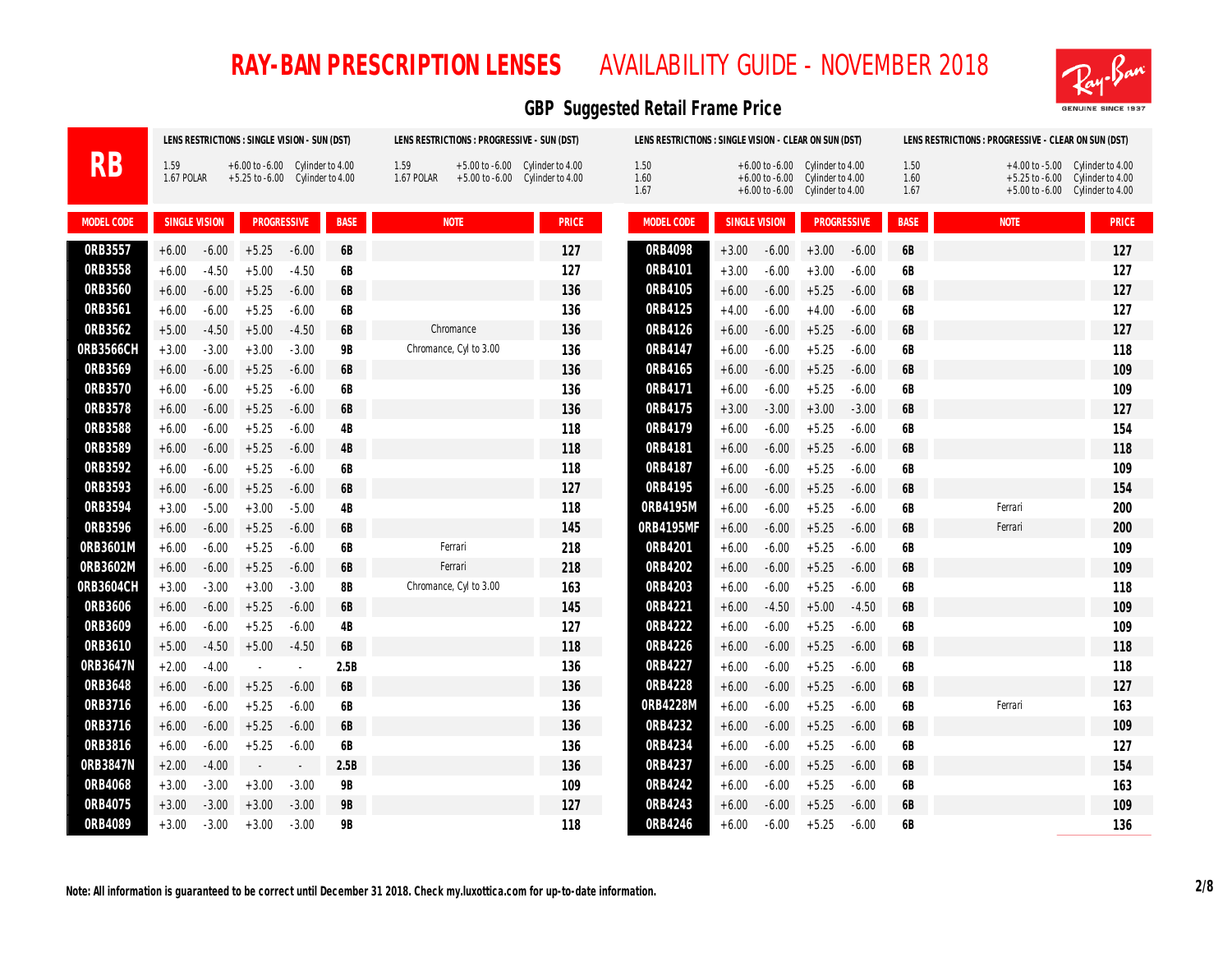

|            |                    |         | LENS RESTRICTIONS : SINGLE VISION - SUN (DST)                          |         |             |                    | LENS RESTRICTIONS : PROGRESSIVE - SUN (DST) |                                                                          | LENS RESTRICTIONS : SINGLE VISION - CLEAR ON SUN (DST) |         |               |                                                                                                                     |         |                      | LENS RESTRICTIONS : PROGRESSIVE - CLEAR ON SUN (DST) |                                                                                                                       |
|------------|--------------------|---------|------------------------------------------------------------------------|---------|-------------|--------------------|---------------------------------------------|--------------------------------------------------------------------------|--------------------------------------------------------|---------|---------------|---------------------------------------------------------------------------------------------------------------------|---------|----------------------|------------------------------------------------------|-----------------------------------------------------------------------------------------------------------------------|
| RB         | 1.59<br>1.67 POLAR |         | $+6.00$ to $-6.00$ Cylinder to 4.00<br>+5.25 to -6.00 Cylinder to 4.00 |         |             | 1.59<br>1.67 POLAR |                                             | $+5.00$ to $-6.00$ Cylinder to $4.00$<br>+5.00 to -6.00 Cylinder to 4.00 | 1.50<br>1.60<br>1.67                                   |         |               | $+6.00$ to $-6.00$ Cylinder to $4.00$<br>$+6.00$ to $-6.00$ Cylinder to 4.00<br>$+6.00$ to $-6.00$ Cylinder to 4.00 |         | 1.50<br>1.60<br>1.67 |                                                      | $+4.00$ to $-5.00$ Cylinder to $4.00$<br>$+5.25$ to $-6.00$ Cylinder to 4.00<br>$+5.00$ to $-6.00$ Cylinder to $4.00$ |
| MODEL CODE | SINGLE VISION      |         | <b>PROGRESSIVE</b>                                                     |         | <b>BASE</b> |                    | <b>NOTE</b>                                 | <b>PRICE</b>                                                             | MODEL CODE                                             |         | SINGLE VISION | <b>PROGRESSIVE</b>                                                                                                  |         | <b>BASE</b>          | <b>NOTE</b>                                          | <b>PRICE</b>                                                                                                          |
| ORB4253    | $+6.00$            | $-6.00$ | $+5.25$                                                                | $-6.00$ | 6B          |                    |                                             | 136                                                                      | 0RB4319                                                | $+6.00$ | $-6.00$       | $+5.25$                                                                                                             | $-6.00$ | 6B                   |                                                      | 118                                                                                                                   |
| 0RB4258    | $+6.00$            | $-6.00$ | $+5.25$                                                                | $-6.00$ | <b>6B</b>   |                    |                                             | 118                                                                      | 0RB4340                                                | $+6.00$ | $-6.00$       | $+5.25$                                                                                                             | $-6.00$ | <b>6B</b>            |                                                      | 127                                                                                                                   |
| 0RB4259    | $+6.00$            | $-6.00$ | $+5.25$                                                                | $-6.00$ | <b>6B</b>   |                    |                                             | 118                                                                      | 0RB4346                                                | $+6.00$ | $-6.00$       | $+5.25$                                                                                                             | $-6.00$ | 6B                   |                                                      | 136                                                                                                                   |
| 0RB4263    | $+6.00$            | $-6.00$ | $+5.25$                                                                | $-6.00$ | <b>6B</b>   |                    | Chromance                                   | 136                                                                      | 0RB4371                                                | $+6.00$ | $-6.00$       | $+5.25$                                                                                                             | $-6.00$ | <b>6B</b>            |                                                      | 109                                                                                                                   |
| 0RB4264    | $+6.00$            | $-6.00$ | $+5.25$                                                                | $-6.00$ | 6B          |                    | Chromance                                   | 136                                                                      | 0RB4387                                                | $+6.00$ | $-6.00$       | $+5.25$                                                                                                             | $-6.00$ | 6B                   |                                                      | 109                                                                                                                   |
| 0RB4265    | $+3.00$            | $-3.00$ | $+3.00$                                                                | $-3.00$ | <b>8B</b>   |                    | Chromance                                   | 136                                                                      | ORB8301                                                | $+4.00$ | $-6.00$       | $+4.00$                                                                                                             | $-6.00$ | <b>6B</b>            |                                                      | 163                                                                                                                   |
| 0RB4267    | $+6.00$            | $-6.00$ | $+5.25$                                                                | $-6.00$ | 6B          |                    |                                             | 127                                                                      | ORB8313                                                | $+6.00$ | $-6.00$       | $+5.25$                                                                                                             | $-6.00$ | 6B                   |                                                      | 172                                                                                                                   |
| 0RB4273    | $+6.00$            | $-6.00$ | $+5.25$                                                                | $-6.00$ | 6B          |                    |                                             | 136                                                                      | 0RB8313M                                               | $+6.00$ | $-6.00$       | $+5.25$                                                                                                             | $-6.00$ | 6B                   | Ferrari                                              | 218                                                                                                                   |
| 0RB4274    | $+6.00$            | $-6.00$ | $+5.25$                                                                | $-6.00$ | 6B          |                    |                                             | 118                                                                      | 0RB8316                                                | $+6.00$ | $-6.00$       | $+5.25$                                                                                                             | $-6.00$ | 6B                   |                                                      | 172                                                                                                                   |
| 0RB4277    | $+6.00$            | $-6.00$ | $+5.25$                                                                | $-6.00$ | 6B          |                    |                                             | 127                                                                      | 0RB8317CH                                              | $+6.00$ | $-6.00$       | $+5.25$                                                                                                             | $-6.00$ | <b>6B</b>            | Chromance                                            | 209                                                                                                                   |
| 0RB4278    | $+6.00$            | $-6.00$ | $+5.25$                                                                | $-6.00$ | <b>6B</b>   |                    |                                             | 127                                                                      | 0RB8318CH                                              | $+3.00$ | $-3.00$       | $+3.00$                                                                                                             | $-3.00$ | 6B                   | Chromance                                            | 209                                                                                                                   |
| 0RB4279    | $+6.00$            | $-6.00$ | $+5.25$                                                                | $-6.00$ | 6B          |                    |                                             | 127                                                                      | 0RB8319CH                                              | $+6.00$ | $-6.00$       | $+5.25$                                                                                                             | $-6.00$ | 6B                   | Chromance                                            | 209                                                                                                                   |
| 0RB4282CH  | $+6.00$            | $-6.00$ | $+5.25$                                                                | $-6.00$ | <b>6B</b>   |                    | Chromance                                   | 136                                                                      | ORB8353                                                | $+6.00$ | $-6.00$       | $+5.25$                                                                                                             | $-6.00$ | 6B                   |                                                      | 172                                                                                                                   |
| 0RB4285    | $+6.00$            | $-6.00$ | $+5.25$                                                                | $-6.00$ | 6B          |                    |                                             | 136                                                                      |                                                        |         |               |                                                                                                                     |         |                      |                                                      |                                                                                                                       |
| 0RB4286    | $+3.00$            | $-6.00$ | $+3.00$                                                                | $-6.00$ | 4B          |                    |                                             | 182                                                                      |                                                        |         |               |                                                                                                                     |         |                      |                                                      |                                                                                                                       |
| 0RB4290    | $+6.00$            | $-6.00$ | $+5.25$                                                                | $-6.00$ | 6B          |                    |                                             | 127                                                                      |                                                        |         |               |                                                                                                                     |         |                      |                                                      |                                                                                                                       |
| 0RB4291    | $+6.00$            | $-6.00$ | $+5.25$                                                                | $-6.00$ | <b>6B</b>   |                    |                                             | 127                                                                      |                                                        |         |               |                                                                                                                     |         |                      |                                                      |                                                                                                                       |
| 0RB4296    | $+6.00$            | $-6.00$ | $+5.25$                                                                | $-6.00$ | 6B          |                    |                                             | 145                                                                      |                                                        |         |               |                                                                                                                     |         |                      |                                                      |                                                                                                                       |
| 0RB4297    | $+6.00$            | $-6.00$ | $+5.25$                                                                | $-6.00$ | 6B          |                    |                                             | 145                                                                      |                                                        |         |               |                                                                                                                     |         |                      |                                                      |                                                                                                                       |
| 0RB4298    | $+6.00$            | $-6.00$ | $+5.25$                                                                | $-6.00$ | 6B          |                    |                                             | 136                                                                      |                                                        |         |               |                                                                                                                     |         |                      |                                                      |                                                                                                                       |
| 0RB4299    | $+6.00$            | $-6.00$ | $+5.25$                                                                | $-6.00$ | 6B          |                    |                                             | 136                                                                      |                                                        |         |               |                                                                                                                     |         |                      |                                                      |                                                                                                                       |
| ORB4303    | $+6.00$            | $-6.00$ | $+5.25$                                                                | $-6.00$ | <b>6B</b>   |                    |                                             | 127                                                                      |                                                        |         |               |                                                                                                                     |         |                      |                                                      |                                                                                                                       |
| 0RB4308M   | $+6.00$            | $-6.00$ | $+5.25$                                                                | $-6.00$ | <b>6B</b>   |                    | Ferrari                                     | 200                                                                      |                                                        |         |               |                                                                                                                     |         |                      |                                                      |                                                                                                                       |
| 0RB4309M   | $+6.00$            | $-6.00$ | $+5.25$                                                                | $-6.00$ | 6B          |                    | Ferrari                                     | 200                                                                      |                                                        |         |               |                                                                                                                     |         |                      |                                                      |                                                                                                                       |
| 0RB4310M   | $+6.00$            | $-6.00$ | $+5.25$                                                                | $-6.00$ | 6B          |                    | Ferrari                                     | 200                                                                      |                                                        |         |               |                                                                                                                     |         |                      |                                                      |                                                                                                                       |
| 0RB4312CH  | $+3.00$            | $-3.00$ | $+3.00$                                                                | $-3.00$ | 6B          |                    | Chromance                                   | 136                                                                      |                                                        |         |               |                                                                                                                     |         |                      |                                                      |                                                                                                                       |
| ORB4313    | $+6.00$            | $-6.00$ | $+5.25$                                                                | $-6.00$ | 6B          |                    |                                             | 127                                                                      |                                                        |         |               |                                                                                                                     |         |                      |                                                      |                                                                                                                       |
| 0RB4314N   | $+2.00$            | $-6.00$ | $\sim$                                                                 | $\sim$  | 2.5B        |                    |                                             | 136                                                                      |                                                        |         |               |                                                                                                                     |         |                      |                                                      |                                                                                                                       |
| ORB4315    | $+6.00$            | $-6.00$ | $+5.25$                                                                | $-6.00$ | 6B          |                    |                                             | 118                                                                      |                                                        |         |               |                                                                                                                     |         |                      |                                                      |                                                                                                                       |
| 0RB4318    | $+6.00$            | $-6.00$ | $+5.25$                                                                | $-6.00$ | 6B          |                    |                                             | 172                                                                      |                                                        |         |               |                                                                                                                     |         |                      |                                                      |                                                                                                                       |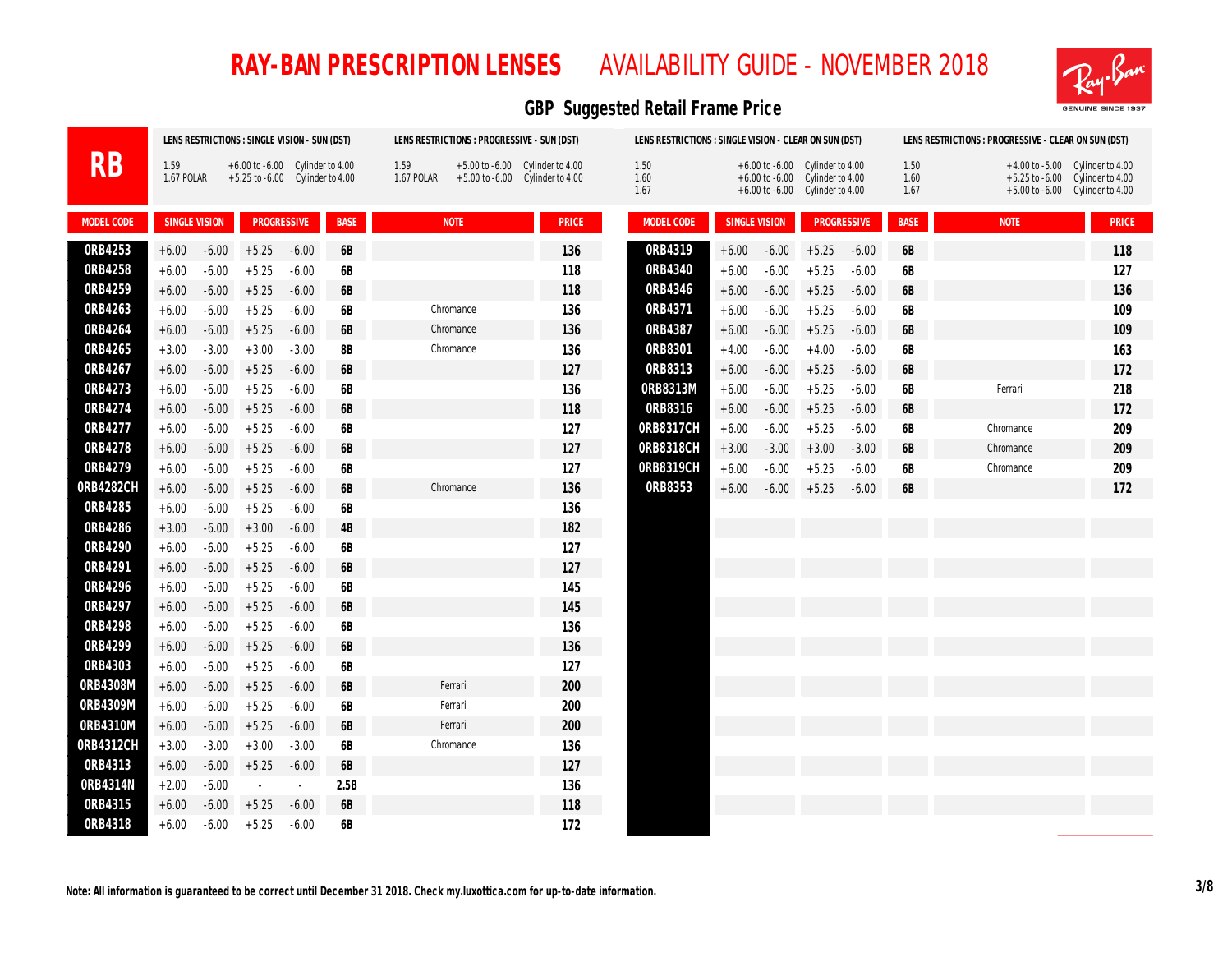

| <b>RX</b>  | <b>FRAME RESTRICTIONS</b><br>The RX models noted are limited to the power ranges below.<br>All other current RX models not shown here follow lens<br>restriction rules (right). | LENS RESTRICTIONS : SINGLE VISION - CLEAR (DST)<br>1.50<br>Cylinder to 6.00<br>$+6.00$ to $-8.00$<br>1.60<br>Cylinder to 6.00<br>$+8.00$ to $-13.00$<br>1.67<br>Cylinder to 6.00<br>$+9.00$ to $-14.00$<br>1.74<br>$+9.00$ to $-16.00$<br>Cylinder to 6.00 | LENS RESTRICTIONS : PROGRESSIVE - CLEAR (DST)<br>1.50<br>$+6.00$ to $-10.00$<br>1.60<br>$+8.00$ to $-10.00$<br>1.67<br>$+8.50$ to $-10.00$<br>1.74<br>$+8.50$ to $-16.00$ | Cylinder to 6.00<br>Cylinder to 6.00<br>Cylinder to 6.00<br>Cylinder to 6.00 | LENS RESTRICTIONS : SINGLE VISION - CLEAR (STOCK)<br>1.50<br>Cylinder to 4.00<br>$+6.00$ to $-6.00$<br>1.60<br>$+6.00$ to $-6.00$<br>Cylinder to 4.00<br>1.67<br>$+6.00$ to $-6.00$<br>Cylinder to 4.00 |
|------------|---------------------------------------------------------------------------------------------------------------------------------------------------------------------------------|------------------------------------------------------------------------------------------------------------------------------------------------------------------------------------------------------------------------------------------------------------|---------------------------------------------------------------------------------------------------------------------------------------------------------------------------|------------------------------------------------------------------------------|---------------------------------------------------------------------------------------------------------------------------------------------------------------------------------------------------------|
| MODEL CODE | <b>SINGLE VISION</b><br><b>PROGRESSIVE</b><br><b>BASE</b>                                                                                                                       | <b>NOTE</b><br>PRICE                                                                                                                                                                                                                                       | MODEL CODE<br>SINGLE VISION                                                                                                                                               | PROGRESSIVE<br><b>BASE</b>                                                   | <b>NOTE</b><br>PRICE                                                                                                                                                                                    |
| 0RX2180V   | $4\mathsf{B}$                                                                                                                                                                   | 115                                                                                                                                                                                                                                                        | 0RX5277                                                                                                                                                                   | $4\mathsf{B}$                                                                | 124                                                                                                                                                                                                     |
| 0RX2447V   | 4B                                                                                                                                                                              | 133                                                                                                                                                                                                                                                        | 0RX5279                                                                                                                                                                   | 4B                                                                           | 133                                                                                                                                                                                                     |
| 0RX2547V   | $4\mathsf{B}$                                                                                                                                                                   | 124                                                                                                                                                                                                                                                        | 0RX5279F                                                                                                                                                                  | 4B                                                                           | 133                                                                                                                                                                                                     |
| 0RX3447V   | 6B                                                                                                                                                                              | 124                                                                                                                                                                                                                                                        | ORX5283                                                                                                                                                                   | 4B                                                                           | 133                                                                                                                                                                                                     |
| 0RX3545V   | $4\mathsf{B}$                                                                                                                                                                   | 133                                                                                                                                                                                                                                                        | ORX5285                                                                                                                                                                   | $4\mathsf{B}$                                                                | 133                                                                                                                                                                                                     |
| 0RX3547V   | $4\mathsf{B}$                                                                                                                                                                   | 124                                                                                                                                                                                                                                                        | 0RX5286                                                                                                                                                                   | 4B                                                                           | 133                                                                                                                                                                                                     |
| 0RX3578V   | $4\mathsf{B}$                                                                                                                                                                   | 133                                                                                                                                                                                                                                                        | 0RX5287                                                                                                                                                                   | 4B                                                                           | 133                                                                                                                                                                                                     |
| 0RX3582V   | $4\mathsf{B}$                                                                                                                                                                   | 124                                                                                                                                                                                                                                                        | 0RX5298                                                                                                                                                                   | 4B                                                                           | 133                                                                                                                                                                                                     |
| 0RX3596V   | $4\mathsf{B}$                                                                                                                                                                   | 142                                                                                                                                                                                                                                                        | 0RX5308                                                                                                                                                                   | 4B                                                                           | 133                                                                                                                                                                                                     |
| 0RX3610V   | $4\mathsf{B}$                                                                                                                                                                   | 107                                                                                                                                                                                                                                                        | 0RX5334                                                                                                                                                                   | 4B                                                                           | 159                                                                                                                                                                                                     |
| 0RX3947V   | $4\mathsf{B}$                                                                                                                                                                   | 124                                                                                                                                                                                                                                                        | ORX5353                                                                                                                                                                   | $4\mathsf{B}$                                                                | 133                                                                                                                                                                                                     |
| 0RX4246V   | 6B                                                                                                                                                                              | 133                                                                                                                                                                                                                                                        | 0RX5355                                                                                                                                                                   | 4B                                                                           | 142                                                                                                                                                                                                     |
| 0RX4319V   | $4\mathsf{B}$                                                                                                                                                                   | 107                                                                                                                                                                                                                                                        | 0RX5356                                                                                                                                                                   | $4\mathsf{B}$                                                                | 133                                                                                                                                                                                                     |
| 0RX4340V   | $4\mathsf{B}$                                                                                                                                                                   | 124                                                                                                                                                                                                                                                        | 0RX5359                                                                                                                                                                   | 4B                                                                           | 142                                                                                                                                                                                                     |
| 0RX5017A   | $6\mathsf{B}$                                                                                                                                                                   | 115                                                                                                                                                                                                                                                        | 0RX5360                                                                                                                                                                   | $4\mathsf{B}$                                                                | 142                                                                                                                                                                                                     |
| 0RX5114    | $6\mathsf{B}$                                                                                                                                                                   | 115                                                                                                                                                                                                                                                        | 0RX5361                                                                                                                                                                   | $4\mathsf{B}$                                                                | 142                                                                                                                                                                                                     |
| 0RX5121    | 6B                                                                                                                                                                              | 133                                                                                                                                                                                                                                                        | 0RX5362                                                                                                                                                                   | 4B                                                                           | 142                                                                                                                                                                                                     |
| 0RX5150    | 6B                                                                                                                                                                              | 124                                                                                                                                                                                                                                                        | 0RX5366                                                                                                                                                                   | $4\mathsf{B}$                                                                | 142                                                                                                                                                                                                     |
| 0RX5154    | $6\mathsf{B}$                                                                                                                                                                   | 133                                                                                                                                                                                                                                                        | 0RX5371                                                                                                                                                                   | $4\mathsf{B}$                                                                | 107                                                                                                                                                                                                     |
| 0RX5169    | $6\mathsf{B}$                                                                                                                                                                   | 124                                                                                                                                                                                                                                                        | 0RX5387                                                                                                                                                                   | 4B                                                                           | 107                                                                                                                                                                                                     |
| 0RX5184    | $6\mathsf{B}$                                                                                                                                                                   | 133                                                                                                                                                                                                                                                        | 0RX6238<br>$+3.00$<br>$-3.00$                                                                                                                                             | $4\mathsf{B}$<br>$+3.00$<br>$-3.00$                                          | 133                                                                                                                                                                                                     |
| 0RX5187    | $4\mathsf{B}$                                                                                                                                                                   | 115                                                                                                                                                                                                                                                        | 0RX6275                                                                                                                                                                   | 4B                                                                           | 133                                                                                                                                                                                                     |
| 0RX5206    | $4\mathsf{B}$                                                                                                                                                                   | 124                                                                                                                                                                                                                                                        | 0RX6285                                                                                                                                                                   | $4\mathsf{B}$                                                                | 133                                                                                                                                                                                                     |
| 0RX5228    | $4\mathsf{B}$                                                                                                                                                                   | 133                                                                                                                                                                                                                                                        | 0RX6286                                                                                                                                                                   | $4\mathsf{B}$                                                                | 159                                                                                                                                                                                                     |
| 0RX5228F   | $4\mathsf{B}$                                                                                                                                                                   | 133                                                                                                                                                                                                                                                        | 0RX6317                                                                                                                                                                   | 4B                                                                           | 133                                                                                                                                                                                                     |
| 0RX5228M   | $4\mathsf{B}$                                                                                                                                                                   | 142                                                                                                                                                                                                                                                        | 0RX6331                                                                                                                                                                   | 4B                                                                           | 107                                                                                                                                                                                                     |
| ORX5245    | $4\mathsf{B}$                                                                                                                                                                   | 124                                                                                                                                                                                                                                                        | ORX6333                                                                                                                                                                   | 4B                                                                           | 124                                                                                                                                                                                                     |
| 0RX5246    | $4\mathsf{B}$                                                                                                                                                                   | 107                                                                                                                                                                                                                                                        | 0RX6335                                                                                                                                                                   | 4B                                                                           | 124                                                                                                                                                                                                     |
| 0RX5255    | $4\mathsf{B}$                                                                                                                                                                   | 133                                                                                                                                                                                                                                                        | 0RX6337M                                                                                                                                                                  | 4B                                                                           | 107                                                                                                                                                                                                     |
| 0RX5268    | 4B                                                                                                                                                                              | 107                                                                                                                                                                                                                                                        | 0RX6344                                                                                                                                                                   | 4B                                                                           | 124                                                                                                                                                                                                     |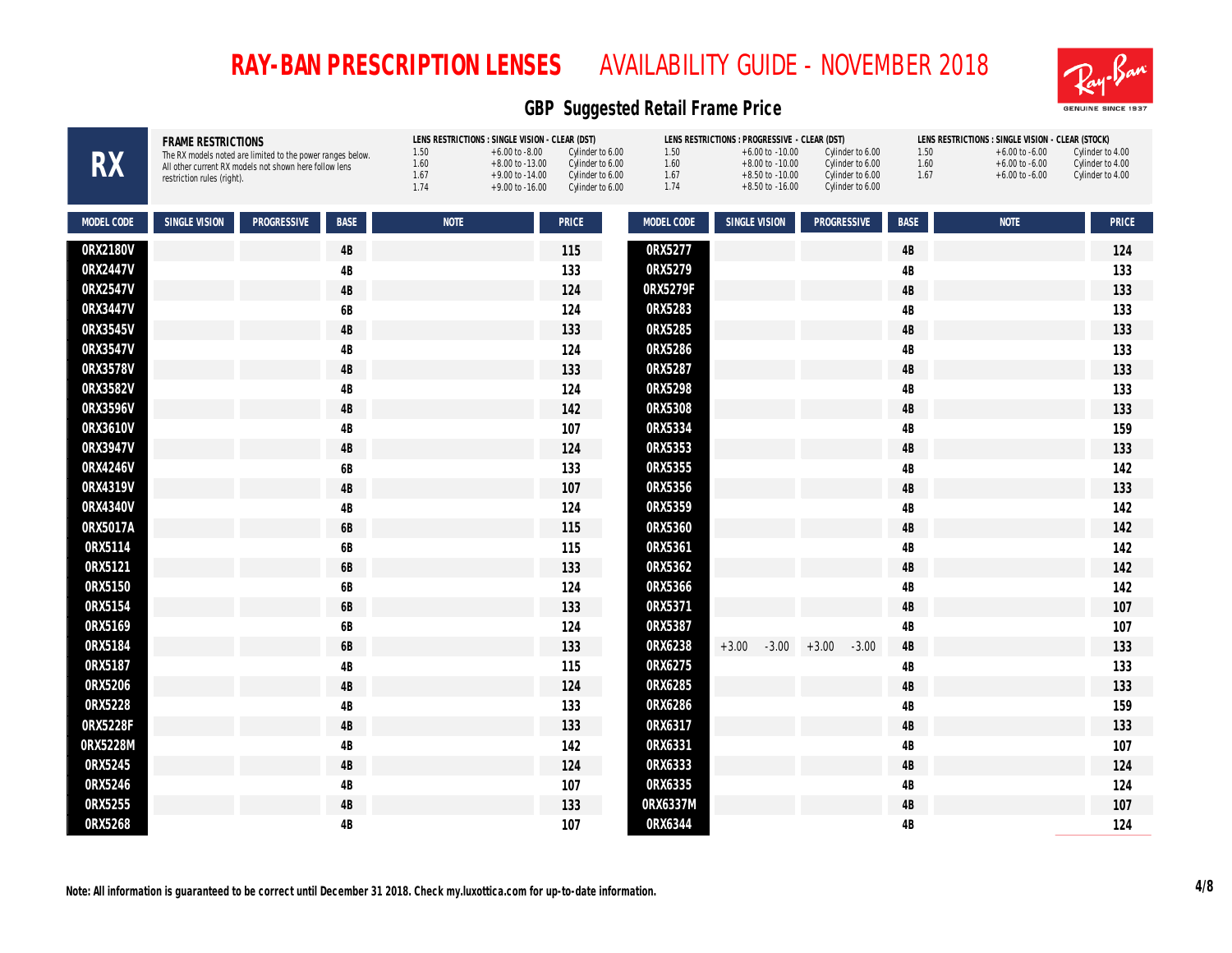

| <b>RX</b>  | FRAME RESTRICTIONS<br>The RX models noted are limited to the power ranges below.<br>All other current RX models not shown here follow lens<br>restriction rules (right). | LENS RESTRICTIONS : SINGLE VISION - CLEAR (DST)<br>1.50<br>$+6.00$ to $-8.00$<br>1.60<br>$+8.00$ to $-13.00$<br>1.67<br>$+9.00$ to $-14.00$<br>1.74<br>$+9.00$ to $-16.00$ | 1.50<br>Cylinder to 6.00<br>1.60<br>Cylinder to 6.00<br>1.67<br>Cylinder to 6.00<br>1.74<br>Cylinder to 6.00 | LENS RESTRICTIONS : PROGRESSIVE - CLEAR (DST)<br>Cylinder to 6.00<br>$+6.00$ to $-10.00$<br>Cylinder to 6.00<br>$+8.00$ to $-10.00$<br>$+8.50$ to $-10.00$<br>Cylinder to 6.00<br>$+8.50$ to $-16.00$<br>Cylinder to 6.00 | LENS RESTRICTIONS : SINGLE VISION - CLEAR (STOCK)<br>1.50<br>$+6.00$ to $-6.00$<br>1.60<br>$+6.00$ to $-6.00$<br>1.67<br>$+6.00$ to $-6.00$ | Cylinder to 4.00<br>Cylinder to 4.00<br>Cylinder to 4.00 |
|------------|--------------------------------------------------------------------------------------------------------------------------------------------------------------------------|----------------------------------------------------------------------------------------------------------------------------------------------------------------------------|--------------------------------------------------------------------------------------------------------------|---------------------------------------------------------------------------------------------------------------------------------------------------------------------------------------------------------------------------|---------------------------------------------------------------------------------------------------------------------------------------------|----------------------------------------------------------|
| MODEL CODE | SINGLE VISION<br><b>PROGRESSIVE</b><br><b>BASE</b>                                                                                                                       | <b>NOTE</b>                                                                                                                                                                | MODEL CODE<br>PRICE                                                                                          | SINGLE VISION<br>PROGRESSIVE                                                                                                                                                                                              | <b>NOTE</b><br><b>BASE</b>                                                                                                                  | PRICE                                                    |
| 0RX6345    | 4B                                                                                                                                                                       |                                                                                                                                                                            | 0RX7029<br>124                                                                                               |                                                                                                                                                                                                                           | $4\mathsf{B}$                                                                                                                               | 133                                                      |
| 0RX6346    | 4B                                                                                                                                                                       |                                                                                                                                                                            | 0RX7031<br>124                                                                                               |                                                                                                                                                                                                                           | 4B                                                                                                                                          | 159                                                      |
| 0RX6355    | $4\mathrm{B}$                                                                                                                                                            |                                                                                                                                                                            | 0RX7032<br>142                                                                                               |                                                                                                                                                                                                                           | $4\mathsf{B}$                                                                                                                               | 159                                                      |
| 0RX6356    | 4B                                                                                                                                                                       |                                                                                                                                                                            | 0RX7032<br>124                                                                                               |                                                                                                                                                                                                                           | 6B                                                                                                                                          | 159                                                      |
| 0RX6362    | 4B                                                                                                                                                                       |                                                                                                                                                                            | 0RX7045<br>124                                                                                               |                                                                                                                                                                                                                           | $4\mathsf{B}$                                                                                                                               | 107                                                      |
| 0RX6363    | 4B                                                                                                                                                                       |                                                                                                                                                                            | 0RX7046<br>124                                                                                               |                                                                                                                                                                                                                           | $4\mathsf{B}$                                                                                                                               | 107                                                      |
| 0RX6365    | 4B                                                                                                                                                                       |                                                                                                                                                                            | 0RX7047<br>124                                                                                               |                                                                                                                                                                                                                           | 4B                                                                                                                                          | 107                                                      |
| 0RX6370    | 4B                                                                                                                                                                       |                                                                                                                                                                            | 0RX7051<br>124                                                                                               |                                                                                                                                                                                                                           | 4B                                                                                                                                          | 159                                                      |
| 0RX6372M   | 4B                                                                                                                                                                       |                                                                                                                                                                            | 0RX7053<br>133                                                                                               |                                                                                                                                                                                                                           | $4\mathsf{B}$                                                                                                                               | 107                                                      |
| 0RX6375    | 4B                                                                                                                                                                       |                                                                                                                                                                            | 0RX7056<br>115                                                                                               |                                                                                                                                                                                                                           | $4\mathsf{B}$                                                                                                                               | 124                                                      |
| 0RX6377    | $4\mathrm{B}$                                                                                                                                                            |                                                                                                                                                                            | 0RX7062<br>133                                                                                               |                                                                                                                                                                                                                           | $4\mathsf{B}$                                                                                                                               | 124                                                      |
| 0RX6378    | 4B                                                                                                                                                                       |                                                                                                                                                                            | 0RX7063<br>133                                                                                               |                                                                                                                                                                                                                           | $4\mathsf{B}$                                                                                                                               | 124                                                      |
| 0RX6389    | $4\mathrm{B}$                                                                                                                                                            |                                                                                                                                                                            | 0RX7066<br>124                                                                                               |                                                                                                                                                                                                                           | $4\mathsf{B}$                                                                                                                               | 107                                                      |
| 0RX6392    | 4B                                                                                                                                                                       |                                                                                                                                                                            | 0RX7073<br>115                                                                                               |                                                                                                                                                                                                                           | 4B                                                                                                                                          | 150                                                      |
| 0RX6396    | 4B                                                                                                                                                                       |                                                                                                                                                                            | 0RX7074<br>133                                                                                               |                                                                                                                                                                                                                           | $4\mathsf{B}$                                                                                                                               | 107                                                      |
| 0RX6397    | 4B                                                                                                                                                                       |                                                                                                                                                                            | 0RX7078<br>133                                                                                               |                                                                                                                                                                                                                           | $4\mathsf{B}$                                                                                                                               | 124                                                      |
| 0RX6404    | 4B                                                                                                                                                                       |                                                                                                                                                                            | 0RX7097<br>133                                                                                               |                                                                                                                                                                                                                           | 4B                                                                                                                                          | 133                                                      |
| 0RX6406    | 4B                                                                                                                                                                       |                                                                                                                                                                            | 0RX7098<br>124                                                                                               |                                                                                                                                                                                                                           | $4\mathsf{B}$                                                                                                                               | 133                                                      |
| 0RX6412    | 4B                                                                                                                                                                       |                                                                                                                                                                            | 124<br>0RX7118                                                                                               |                                                                                                                                                                                                                           | $4\mathsf{B}$                                                                                                                               | 133                                                      |
| 0RX6413    | 4B                                                                                                                                                                       |                                                                                                                                                                            | 0RX7119<br>115                                                                                               |                                                                                                                                                                                                                           | $4\mathsf{B}$                                                                                                                               | 133                                                      |
| 0RX6414    | $4\mathrm{B}$                                                                                                                                                            |                                                                                                                                                                            | 0RX7131<br>115                                                                                               |                                                                                                                                                                                                                           | $4\mathsf{B}$                                                                                                                               | 133                                                      |
| 0RX6420    | 6B                                                                                                                                                                       |                                                                                                                                                                            | ORX7132<br>142                                                                                               |                                                                                                                                                                                                                           | $4\mathsf{B}$                                                                                                                               | 115                                                      |
| 0RX6421    | 4B                                                                                                                                                                       |                                                                                                                                                                            | 0RX7140<br>124                                                                                               |                                                                                                                                                                                                                           | $4\mathsf{B}$                                                                                                                               | 142                                                      |
| 0RX6422    | 4B                                                                                                                                                                       |                                                                                                                                                                            | 0RX7141<br>124                                                                                               |                                                                                                                                                                                                                           | $4\mathsf{B}$                                                                                                                               | 142                                                      |
| 0RX6423    | 4B                                                                                                                                                                       |                                                                                                                                                                            | 0RX7142<br>133                                                                                               |                                                                                                                                                                                                                           | $4\mathsf{B}$                                                                                                                               | 124                                                      |
| 0RX6428    | $4\mathrm{B}$                                                                                                                                                            |                                                                                                                                                                            | 0RX7143<br>124                                                                                               |                                                                                                                                                                                                                           | 4B                                                                                                                                          | 142                                                      |
| 0RX6489    | 6B                                                                                                                                                                       |                                                                                                                                                                            | 0RX7144<br>124                                                                                               |                                                                                                                                                                                                                           | 4B                                                                                                                                          | 150                                                      |
| 0RX6589    | 4B                                                                                                                                                                       |                                                                                                                                                                            | 0RX7148<br>124                                                                                               |                                                                                                                                                                                                                           | $4\mathsf{B}$                                                                                                                               | 133                                                      |
| 0RX7017    | 4B                                                                                                                                                                       |                                                                                                                                                                            | 0RX7151<br>133                                                                                               |                                                                                                                                                                                                                           | $4\mathsf{B}$                                                                                                                               | 133                                                      |
| 0RX7025    | 4B                                                                                                                                                                       |                                                                                                                                                                            | 0RX7152<br>124                                                                                               |                                                                                                                                                                                                                           | 4B                                                                                                                                          | 107                                                      |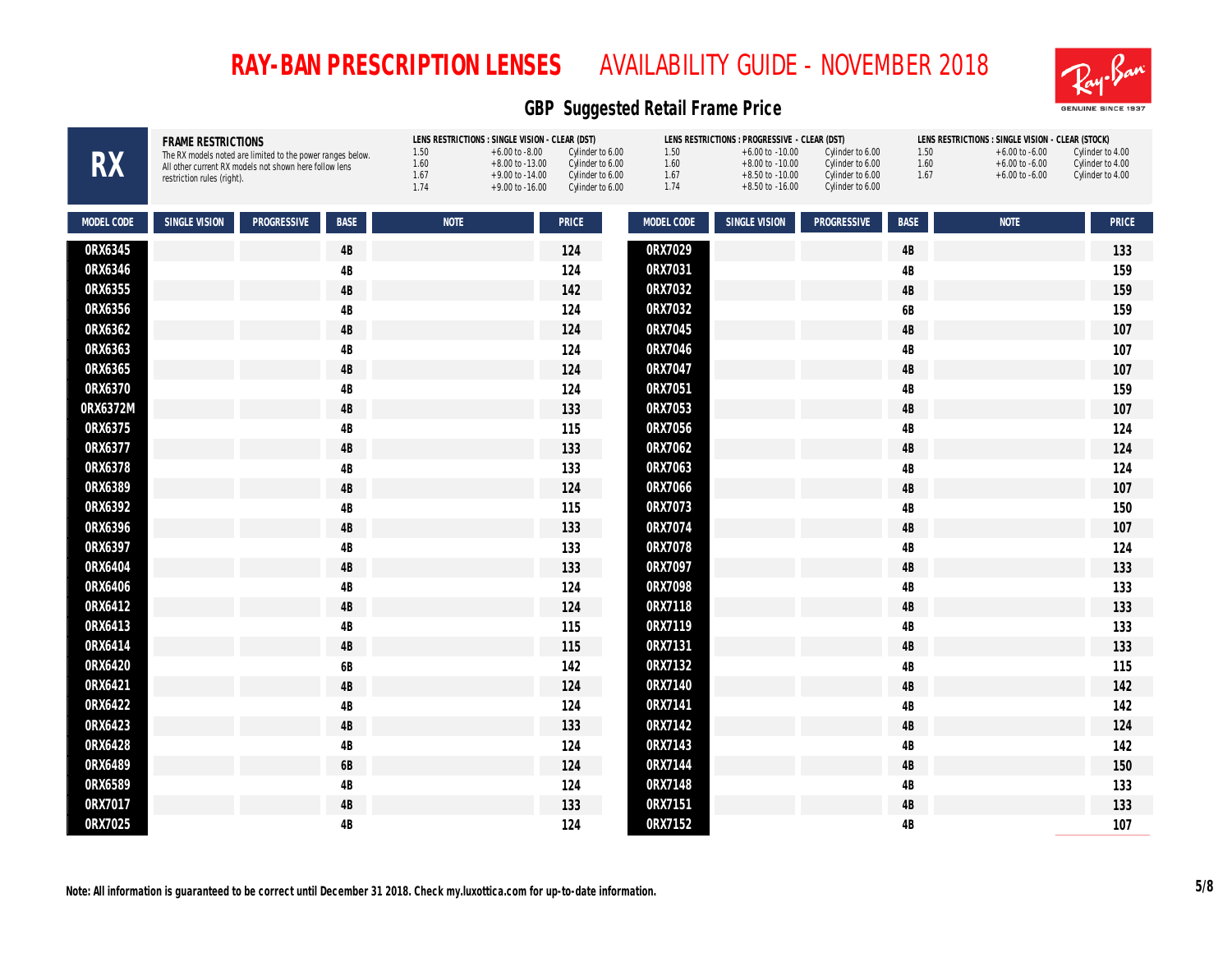

| <b>RX</b>  |               | FRAME RESTRICTIONS<br>restriction rules (right). | All other current RX models not shown here follow lens |         | The RX models noted are limited to the power ranges below. | LENS RESTRICTIONS : SINGLE VISION - CLEAR (DST)<br>1.50<br>1.60<br>1.67<br>1.74 | $+6.00$ to $-8.00$<br>$+8.00$ to $-13.00$<br>$+9.00$ to $-14.00$<br>$+9.00$ to $-16.00$ | Cylinder to 6.00<br>Cylinder to 6.00<br>Cylinder to 6.00<br>Cylinder to 6.00 | 1.50<br>1.60<br>1.67<br>1.74 | LENS RESTRICTIONS : PROGRESSIVE - CLEAR (DST)<br>$+6.00$ to $-10.00$<br>$+8.00$ to $-10.00$<br>$+8.50$ to $-10.00$<br>$+8.50$ to $-16.00$ | Cylinder to 6.00<br>Cylinder to 6.00<br>Cylinder to 6.00<br>Cylinder to 6.00 | 1.50<br>1.60<br>1.67 | LENS RESTRICTIONS : SINGLE VISION - CLEAR (STOCK)<br>$+6.00$ to $-6.00$<br>$+6.00$ to $-6.00$<br>$+6.00$ to $-6.00$ | Cylinder to 4.00<br>Cylinder to 4.00<br>Cylinder to 4.00 |
|------------|---------------|--------------------------------------------------|--------------------------------------------------------|---------|------------------------------------------------------------|---------------------------------------------------------------------------------|-----------------------------------------------------------------------------------------|------------------------------------------------------------------------------|------------------------------|-------------------------------------------------------------------------------------------------------------------------------------------|------------------------------------------------------------------------------|----------------------|---------------------------------------------------------------------------------------------------------------------|----------------------------------------------------------|
| MODEL CODE | SINGLE VISION |                                                  | PROGRESSIVE                                            |         | BASE                                                       | <b>NOTE</b>                                                                     |                                                                                         | <b>PRICE</b>                                                                 | MODEL CODE                   | SINGLE VISION                                                                                                                             | PROGRESSIVE                                                                  | BASE                 | <b>NOTE</b>                                                                                                         | <b>PRICE</b>                                             |
| 0RX7153    |               |                                                  |                                                        |         | 4B                                                         |                                                                                 |                                                                                         | 107                                                                          |                              |                                                                                                                                           |                                                                              |                      |                                                                                                                     |                                                          |
| 0RX7156    |               |                                                  |                                                        |         | 4B                                                         |                                                                                 |                                                                                         | 124                                                                          |                              |                                                                                                                                           |                                                                              |                      |                                                                                                                     |                                                          |
| 0RX7159    |               |                                                  |                                                        |         | 4B                                                         |                                                                                 |                                                                                         | 133                                                                          |                              |                                                                                                                                           |                                                                              |                      |                                                                                                                     |                                                          |
| 0RX7160    |               |                                                  |                                                        |         | 4B                                                         |                                                                                 |                                                                                         | 150                                                                          |                              |                                                                                                                                           |                                                                              |                      |                                                                                                                     |                                                          |
| ORX8411    |               |                                                  |                                                        |         | 4B                                                         |                                                                                 |                                                                                         | 168                                                                          |                              |                                                                                                                                           |                                                                              |                      |                                                                                                                     |                                                          |
| 0RX8412    | $+4.00$       | $-6.00$                                          | $+4.00$                                                | $-6.00$ | 4B                                                         | Semi Rim                                                                        |                                                                                         | 168                                                                          |                              |                                                                                                                                           |                                                                              |                      |                                                                                                                     |                                                          |
| ORX8413    |               |                                                  |                                                        |         | 4B                                                         |                                                                                 |                                                                                         | 177                                                                          |                              |                                                                                                                                           |                                                                              |                      |                                                                                                                     |                                                          |
| 0RX8415    |               |                                                  |                                                        |         | 4B                                                         |                                                                                 |                                                                                         | 168                                                                          |                              |                                                                                                                                           |                                                                              |                      |                                                                                                                     |                                                          |
| 0RX8416    |               |                                                  |                                                        |         | 4B                                                         |                                                                                 |                                                                                         | 168                                                                          |                              |                                                                                                                                           |                                                                              |                      |                                                                                                                     |                                                          |
| ORX8417    |               |                                                  |                                                        |         | 4B                                                         |                                                                                 |                                                                                         | 177                                                                          |                              |                                                                                                                                           |                                                                              |                      |                                                                                                                     |                                                          |
| 0RX8418    |               |                                                  |                                                        |         | 4B                                                         |                                                                                 |                                                                                         | 168                                                                          |                              |                                                                                                                                           |                                                                              |                      |                                                                                                                     |                                                          |
| 0RX8724    | $+3.00$       | $-3.00$                                          | $+3.00$                                                | $-3.00$ | 4B                                                         |                                                                                 |                                                                                         | 159                                                                          |                              |                                                                                                                                           |                                                                              |                      |                                                                                                                     |                                                          |
| 0RX8725    | $+4.00$       | $-6.00$                                          | $+4.00$                                                | $-6.00$ | $4\mathsf{B}$                                              |                                                                                 |                                                                                         | 168                                                                          |                              |                                                                                                                                           |                                                                              |                      |                                                                                                                     |                                                          |
| 0RX8746D   |               |                                                  |                                                        |         | 5B                                                         |                                                                                 |                                                                                         | 177                                                                          |                              |                                                                                                                                           |                                                                              |                      |                                                                                                                     |                                                          |
| 0RX8747    | $+3.00$       | $-3.00$                                          | $+3.00$                                                | $-3.00$ | $4B$                                                       |                                                                                 |                                                                                         | 194                                                                          |                              |                                                                                                                                           |                                                                              |                      |                                                                                                                     |                                                          |
| 0RX8748    | $+3.00$       | $-3.00$                                          | $+3.00$                                                | $-3.00$ | $4\mathsf{B}$                                              |                                                                                 |                                                                                         | 194                                                                          |                              |                                                                                                                                           |                                                                              |                      |                                                                                                                     |                                                          |
| 0RX8749    | $+3.00$       | $-3.00$                                          | $+3.00$                                                | $-3.00$ | $4\mathsf{B}$                                              |                                                                                 |                                                                                         | 194                                                                          |                              |                                                                                                                                           |                                                                              |                      |                                                                                                                     |                                                          |
| 0RX8750    | $+3.00$       | $-3.00$                                          | $+3.00$                                                | $-3.00$ | 4B                                                         |                                                                                 |                                                                                         | 194                                                                          |                              |                                                                                                                                           |                                                                              |                      |                                                                                                                     |                                                          |
| 0RX8754    | $+3.00$       | $-3.00$                                          | $+3.00$                                                | $-3.00$ | $4\mathsf{B}$                                              |                                                                                 |                                                                                         | 194                                                                          |                              |                                                                                                                                           |                                                                              |                      |                                                                                                                     |                                                          |
| ORX8755    | $+3.00$       | $-3.00$                                          | $+3.00$                                                | $-3.00$ | $4\mathsf{B}$                                              |                                                                                 |                                                                                         | 194                                                                          |                              |                                                                                                                                           |                                                                              |                      |                                                                                                                     |                                                          |
| 0RX8757    | $+3.00$       | $-3.00$                                          | $+3.00$                                                | $-3.00$ | 4B                                                         |                                                                                 |                                                                                         | 194                                                                          |                              |                                                                                                                                           |                                                                              |                      |                                                                                                                     |                                                          |
| 0RX8901    |               |                                                  |                                                        |         | 4B                                                         |                                                                                 |                                                                                         | 168                                                                          |                              |                                                                                                                                           |                                                                              |                      |                                                                                                                     |                                                          |
| 0RX8903    |               |                                                  |                                                        |         | 4B                                                         |                                                                                 |                                                                                         | 168                                                                          |                              |                                                                                                                                           |                                                                              |                      |                                                                                                                     |                                                          |
| 0RX8905    |               |                                                  |                                                        |         | 6B                                                         |                                                                                 |                                                                                         | 168                                                                          |                              |                                                                                                                                           |                                                                              |                      |                                                                                                                     |                                                          |
| ORX8953    |               |                                                  |                                                        |         | 4B                                                         |                                                                                 |                                                                                         | 168                                                                          |                              |                                                                                                                                           |                                                                              |                      |                                                                                                                     |                                                          |
| 0RX8954    |               |                                                  |                                                        |         | 4B                                                         |                                                                                 |                                                                                         | 168                                                                          |                              |                                                                                                                                           |                                                                              |                      |                                                                                                                     |                                                          |
| 0RX8955    |               |                                                  |                                                        |         | 4B                                                         |                                                                                 |                                                                                         | 168                                                                          |                              |                                                                                                                                           |                                                                              |                      |                                                                                                                     |                                                          |
|            |               |                                                  |                                                        |         |                                                            |                                                                                 |                                                                                         |                                                                              |                              |                                                                                                                                           |                                                                              |                      |                                                                                                                     |                                                          |
|            |               |                                                  |                                                        |         |                                                            |                                                                                 |                                                                                         |                                                                              |                              |                                                                                                                                           |                                                                              |                      |                                                                                                                     |                                                          |
|            |               |                                                  |                                                        |         |                                                            |                                                                                 |                                                                                         |                                                                              |                              |                                                                                                                                           |                                                                              |                      |                                                                                                                     |                                                          |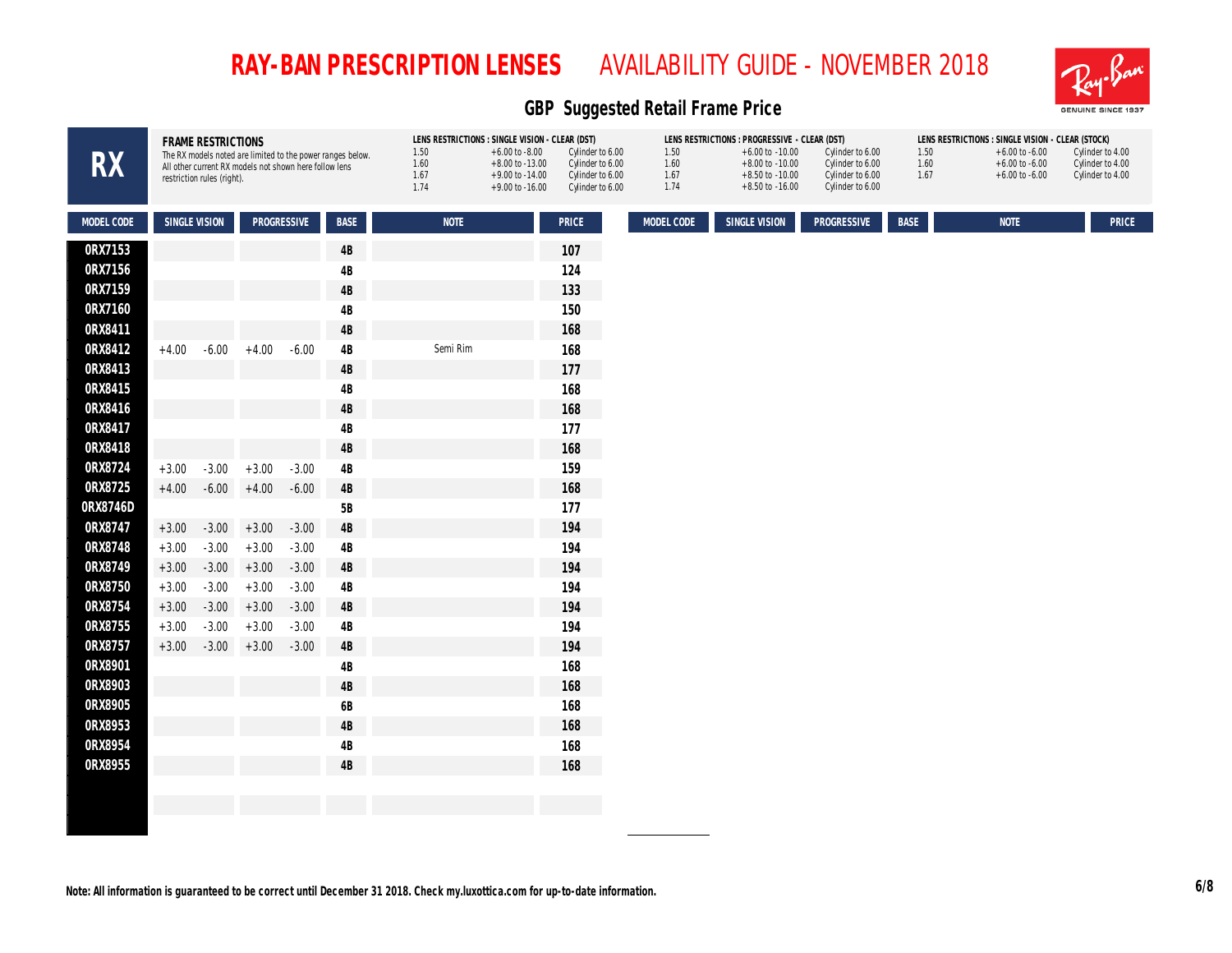### GBP Suggested Retail Frame Price



| LENS RESTRICT |
|---------------|
| 1.59          |
|               |

**FIONS: SINGLE VISION ONLY - SUN (DST)** 

+6.00 to -6.00 Cylinder to 4.00

| MODEL CODE | SINGLE VISION |         | PROGRESSIVE    |                          | BASE          | <b>NOTE</b> | PRICE  |
|------------|---------------|---------|----------------|--------------------------|---------------|-------------|--------|
| 0RJ9050S   | $+6.00$       | $-6.00$ |                |                          | $6\mathsf{B}$ |             | $68\,$ |
| 0RJ9060S   | $+6.00$       | $-6.00$ |                |                          | $6\mathsf{B}$ |             | 68     |
| 0RJ9061S   | $+6.00$       | $-6.00$ |                |                          | $6\mathsf{B}$ |             | 68     |
| 0RJ9062S   | $+6.00$       | $-6.00$ | $\sim$         | $\sim$                   | $6\mathsf{B}$ |             | 60     |
| 0RJ9063S   | $+6.00$       | $-6.00$ | ÷.             | $\sim$                   | $6\mathsf{B}$ |             | 63     |
| 0RJ9064S   | $+6.00$       | $-6.00$ |                |                          | $6\mathsf{B}$ |             | 63     |
| 0RJ9065S   | $+6.00$       | $-6.00$ |                | $\bar{a}$                | $6\mathsf{B}$ |             | $85\,$ |
| 0RJ9066S   | $+6.00$       | $-6.00$ |                | $\sim$                   | $6\mathsf{B}$ |             | $85\,$ |
| 0RJ9506S   | $+6.00$       | $-6.00$ |                | $\sim$                   | $6\mathsf{B}$ |             | $60\,$ |
| 0RJ9537S   | $+6.00$       | $-6.00$ |                |                          | $6\mathsf{B}$ |             | $60\,$ |
| 0RJ9541SN  | $+6.00$       | $-6.00$ |                |                          | $6\mathsf{B}$ |             | $93\,$ |
| 0RJ9545S   | $+6.00$       | $-6.00$ | $\overline{a}$ | ÷,                       | $6\mathsf{B}$ |             | $77\,$ |
| 0RJ9547S   | $+6.00$       | $-6.00$ | $\overline{a}$ | $\overline{\phantom{a}}$ | $6\mathsf{B}$ |             | 68     |
| 0RJ9561S   | $+6.00$       | $-6.00$ |                |                          | $6\mathsf{B}$ |             | 68     |
|            |               |         |                |                          |               |             |        |
|            |               |         |                |                          |               |             |        |
|            |               |         |                |                          |               |             |        |
|            |               |         |                |                          |               |             |        |
|            |               |         |                |                          |               |             |        |
|            |               |         |                |                          |               |             |        |
|            |               |         |                |                          |               |             |        |
|            |               |         |                |                          |               |             |        |
|            |               |         |                |                          |               |             |        |
|            |               |         |                |                          |               |             |        |
|            |               |         |                |                          |               |             |        |
|            |               |         |                |                          |               |             |        |
|            |               |         |                |                          |               |             |        |
|            |               |         |                |                          |               |             |        |
|            |               |         |                |                          |               |             |        |
|            |               |         |                |                          |               |             |        |